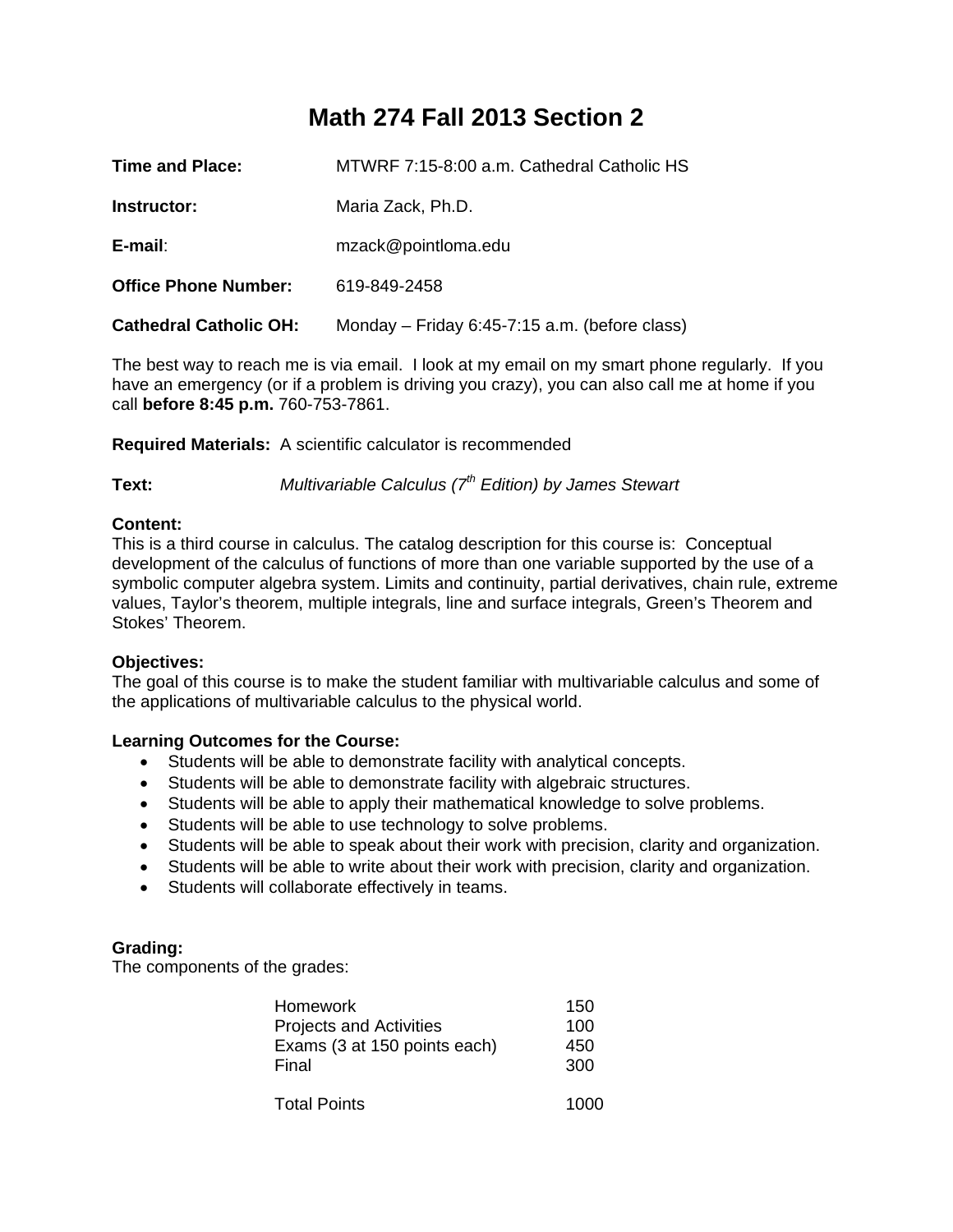Approximate minimal points required to obtain a given grade are:

|   | В           |            |            |            |  |
|---|-------------|------------|------------|------------|--|
|   |             | (875, 900) | (775, 800) | (675, 700) |  |
|   | [925, 1000] | [825, 875] | [725, 775] | [625, 675] |  |
| - | [900, 925]  | [800, 825] | [700, 725) | [600, 625] |  |

Note that scores of 599 or lower will result in an F.

# **Homework:**

Homework will be assigned each day at the end of class. All homework assigned in a week will be **due at the start of class** the next Wednesday. No late homework will be accepted except by prior arrangement or with a documented emergency. The object of the homework is to learn how to do the problems so I expect to see calculations on your homework using the terminology and methods of the class and not just the answer. A random selection (the same for all people) of the problems will be graded on any homework assignment.

# **Projects and Activities:**

During the semester you will be assigned 3-4 activities or projects that will require group work outside of class. These projects will need to be written up carefully. I will make my expectations clear for each project.

# **Exams:**

There are three in-class exams. If you do not take an exam you will receive a zero for it. Late exams may be taken only by prior arrangement or with a documented emergency. I must participate in the decision for you to miss an exam, this means that you need to phone me before missing an exam.

### **Final:**

The final is cumulative and is given on **FRIDAY DECEMBER 13, 2013.** 

# **Attendance:**

Attendance is expected at each class session. In the event of an absence you are responsible for the material covered in class and the assignments given that day.

Regular and punctual attendance at all classes in which a student is registered is considered essential to optimum academic achievement. Therefore, regular attendance and participation in each course are minimal requirements to be met. There are no allowed or excused absences except when absences are necessitated by certain university-sponsored activities and are approved in writing by the Provost. Whenever the number of accumulated absences in a class, for any cause, exceeds ten percent of the total number of class meetings, the faculty member has the option of filing a written report to the Vice Provost for Academic Administration which may result in de-enrollment, pending any resolution of the excessive absences between the faculty member and the student…If the date of de-enrollment is past the last date to withdraw from a class, the student will be assigned a grade of W or WF (no grade). There are no refunds for courses where a de-enrollment was processed." (see catalog for full text)

### **Class Enrollment:**

It is the student's responsibility to maintain his/her class schedule. Should the need arise to drop this course (personal emergencies, poor performance, etc.), the student has the responsibility to follow through (provided the drop date meets the stated calendar deadline established by the university), not the instructor. Simply ceasing to attend this course or failing to follow through to arrange for a change of registration (drop/add) may easily result in a grade of F on the official transcript.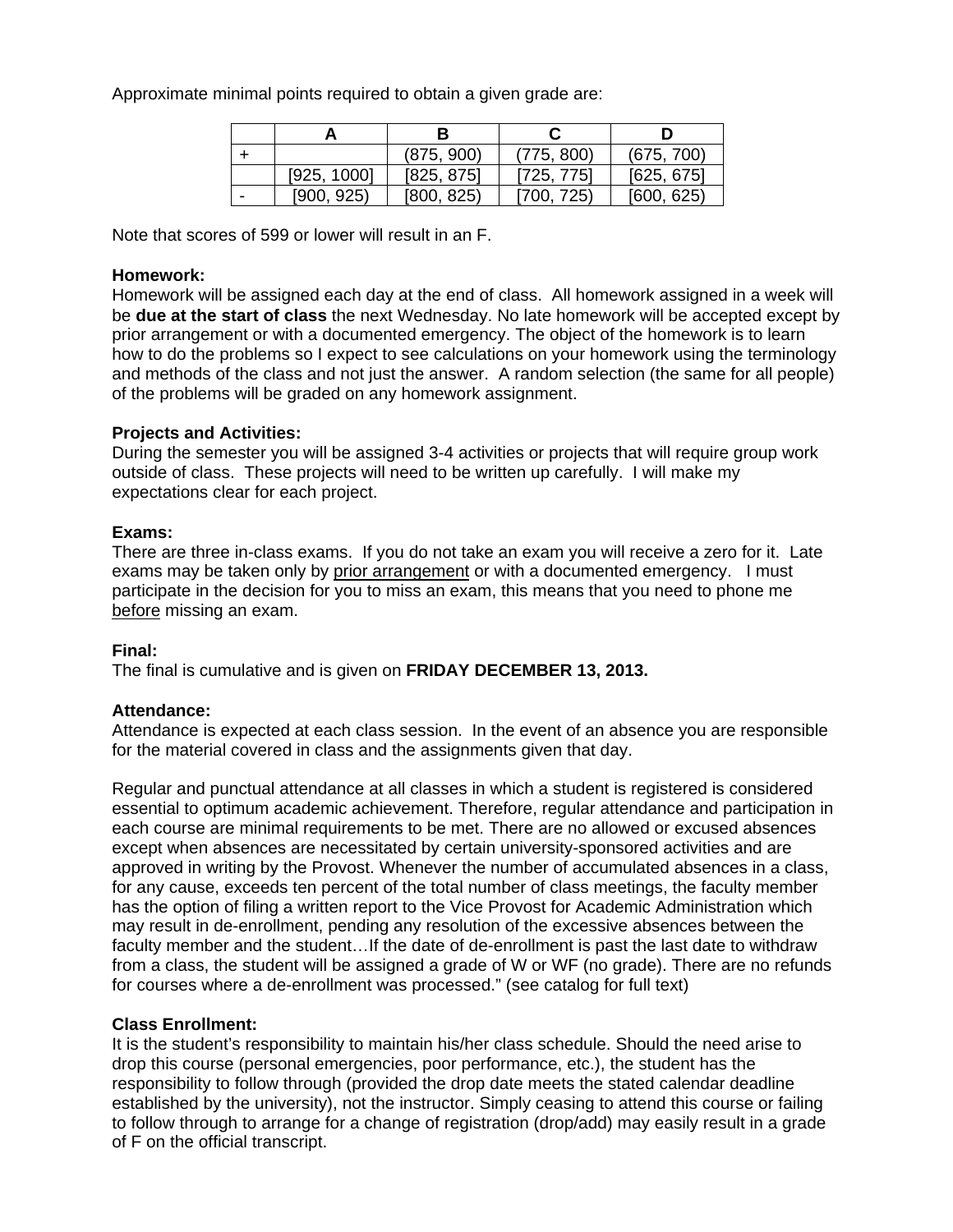# **Academic Accommodations:**

While all students are expected to meet the minimum academic standards for completion of this course as established by the instructor, students with disabilities may require academic accommodations. At Point Loma Nazarene University, students requesting academic accommodations must file documentation with the Disability Resource Center (DRC), located in the Bond Academic Center. Once the student files documentation, the Disability Resource Center will contact the student's instructors and provide written recommendations for reasonable and appropriate accommodations to meet the individual needs of the student. This policy assists the university in its commitment to full compliance with Section 504 of the Rehabilitation Act of 1973, the Americans with Disabilities (ADA) Act of 1990, and ADA Amendments Act of 2008, all of which prohibit discrimination against students with disabilities and guarantees all qualified students equal access to and benefits of PLNU programs and activities.

Students with learning disabilities who may need accommodations should discuss options with the instructor during the first two weeks of class.

# **Academic Honesty:**

The Point Loma Nazarene University community holds the highest standards of honesty and integrity in all aspects of university life. Academic honesty and integrity are strong values among faculty and students alike. Any violation of the university's commitment is a serious affront to the very nature of Point Loma's mission and purpose.

Academic dishonesty is the act of presenting information, ideas, and/or concepts as one's own when in reality they are the results of another person's creativity and effort. Such acts include plagiarism, copying of class assignments, and copying or other fraudulent behavior on examinations. For more details on PLNU's policy go to:

http://www.pointloma.edu/experience/academics/catalogs/undergraduate-catalog/point-lomaeducation/academic-policies

A student who is caught cheating on any item of work will receive a zero on that item and may receive an "F" for the semester. See the PLNU Catalog for a further explanation of the PLNU procedures for academic dishonesty.

### **E-mail:**

I expect that you regularly use e-mail. I will periodically send you information and updates via email.

### **Some Tips About This Class:**

This class moves very rapidly and covers a lot of material. For the best success in this class come to class regularly, stay current with your assignments (cramming won't help) and if you have a question *ASK*.